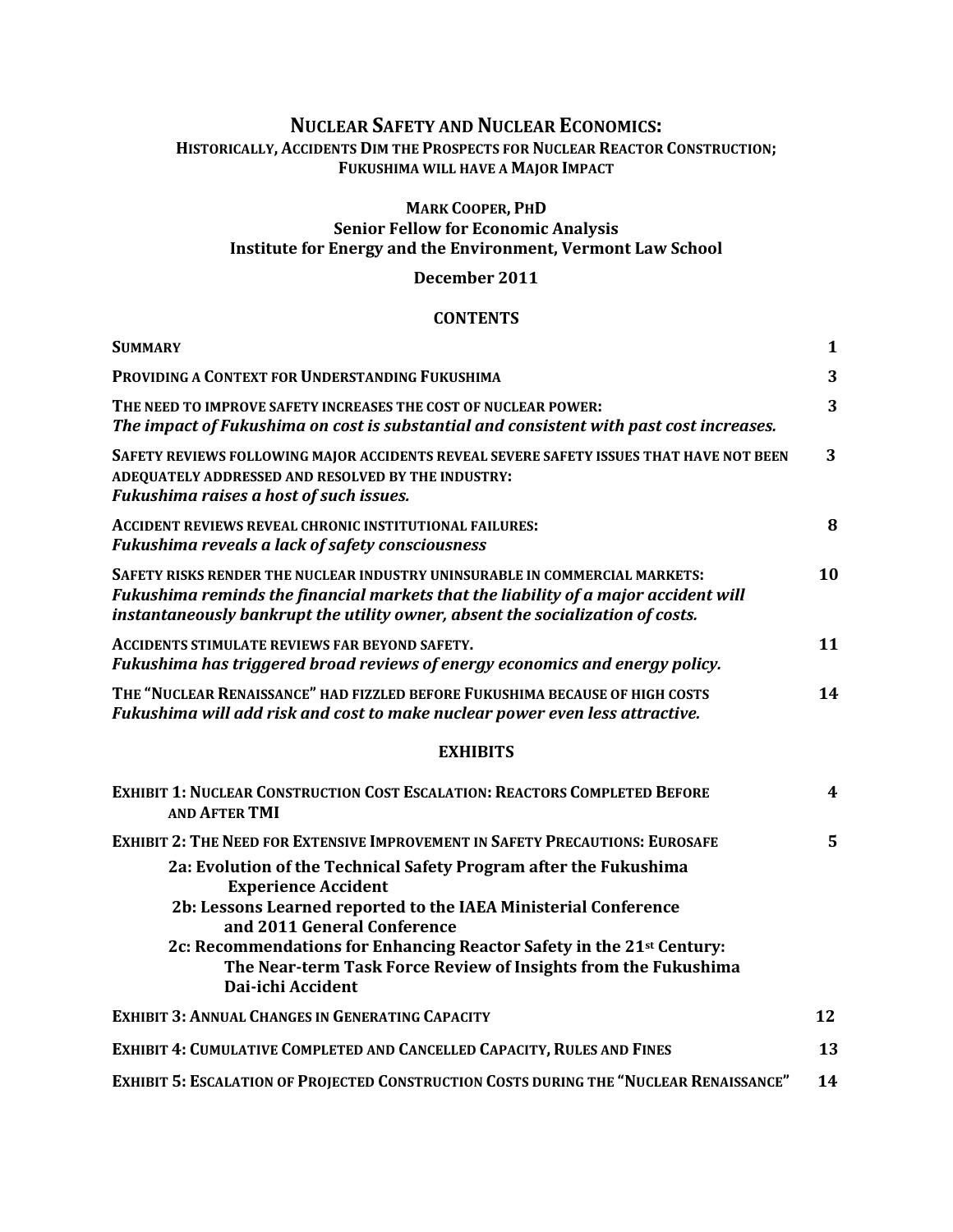### **SUMMARY**

History has shown that each major nuclear accident has caused a re-examination of the risks of nuclear power leading to more stringent safety requirement and higher costs. The failures that led to the ongoing catastrophe at Fukushima are being scrutinized in the United States and other countries. An analysis of the current re-evaluations of nuclear power and a comparison with the substance and economic impact of past, post-accident reviews provides important insights into the prospects of new nuclear reactor construction in the decade after Fukushima.

 Before Fukushima, the mythical "nuclear renaissance" had already proven to be a bubble with the air rapidly leaking out of it. Fukushima will make it even more difficult to inflate.

### **Economics**

Fukushima is magnifying the economic problems that the "nuclear renaissance" faced, which are the very problems that have plagued nuclear power throughout its history. Nuclear power has always suffered from high cost and continuous cost escalation, high risk and uncertainty. With long lead-times and large sunk costs, nuclear is a risky investment in an environment filled with ambiguities. That is the reason that the "nuclear renaissance" never got started.

The nuclear reactor disaster at Fukushima will increase the cost and further undermine the economic viability of nuclear power in any country that conducts such a review.

- The Japanese government has recently estimated that the cost of power from nuclear reactors will be 50 percent higher than estimated seven years ago.
- This increase is consistent with the impact of past accidents.

Safety risks render the nuclear industry uninsurable in commercial markets. Fukushima reminds the financial markets that the liability of a major accident will instantaneously bankrupt the utility owner, absent the socialization of costs.

- The cost of the Fukushima accident has been estimated as high as \$250 billion and rising, which essentially bankrupted Tokyo Electric Power Co., the fourth largest utility in the world.
- Estimates of the cost of a severe accident in the U.S. are in this range or higher.
- Although the bailout of nuclear power cushions the blow, it also constrains the growth of profit, which makes the sector less attractive to investors.

### **Safety**

Fukushima has stimulated vigorous reviews around the world in part because it is severe (the worst accident affecting a nuclear reactor in a market economy) and in part because it occurred in a nation that was assumed to have a high standard of safety and superb technical expertise. Although the technical challenges are different with each accident, the challenges perceived by those responsible for nuclear safety in the wake of the Fukushima accident are quite substantial and reflect general historic themes.

- faulty design,
- insufficient backup systems,
- human error,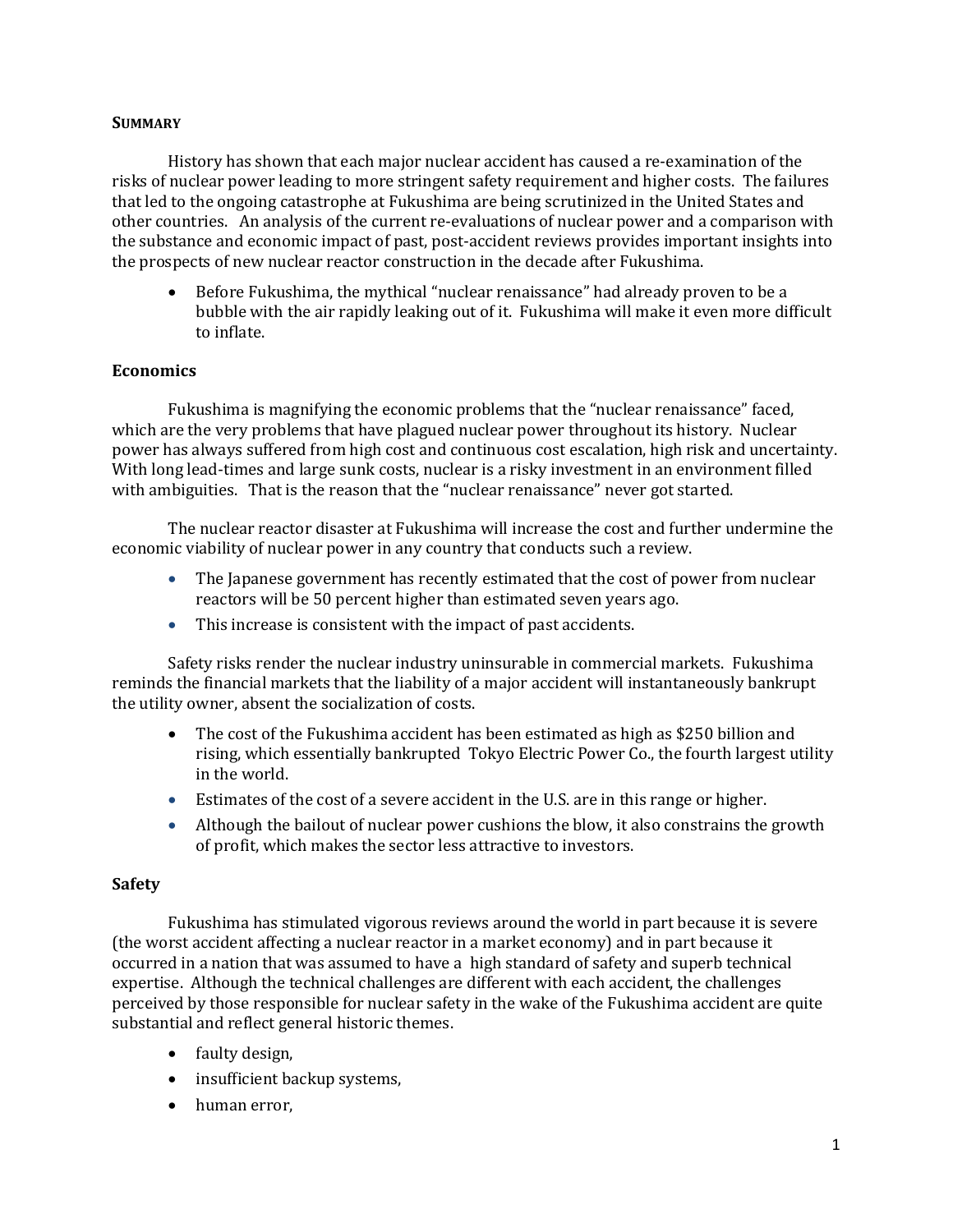- inadequate contingency plans, and
- poor communications.

Even more striking are the persistent institutional failures revealed by a comparison between the post-accident evaluations of TMI and Fukushima, including

- Failure of voluntary, self-regulation;
- Denial of the reality of risk;
- Lack of safety culture;
- Lack of a comprehensive, consistent regulatory framework;
- The challenge of continuous change and the failure to resolve outstanding safety issues;
- Failure to require existing reactors to add safety measures because of cost; and,
- Complexity, confusion and chaos in the response to a severe accident.

With the global nuclear safety institutions expressing strong concerns, particularly the advanced industrial nuclear nations, and the aftermath of Fukushima likely to command attention for years as the extent of the damage and the challenge of decommissioning unfold, the issues are likely to continue to have traction.

# **Policy**

The reviews stimulated by accidents are not limited to safety issues. In the wake of Fukushima re-evaluations of energy options and nuclear risks and economics have substantially dimmed the prospects for construction of new nuclear reactors.

- Major policy reviews by governments have led several nations to decide to scale back or abandon their commitments to nuclear power (including important large industrial national like Japan, Germany);
- Financial institutions have conducted extensive reassessments of the economic prospects of nuclear power and concluded that the costs will rise;
- Utilities with nuclear plans in several national have continued to be downgraded by the rating agencies, and
- Several major firms have abandoned the sector altogether or been forced to scale back their activities.

As all stakeholders re-examine all aspect of energy policy, the risks of nuclear reactors increase and the attractiveness of nuclear power compared to other options decreases. From a big picture perspective, Fukushima has had and is likely to continue to have an electrifying impact on the development of nuclear power because it combines the most powerful message from TMI on cost escalation with the most powerful message from Chernobyl on the risk of nuclear reactors in a nation where it was not supposed to happen. And, it has taken place in an environment where information and images flow instantaneously around the world, so the public sees the drama and trauma of losing control of a nuclear reaction in real time.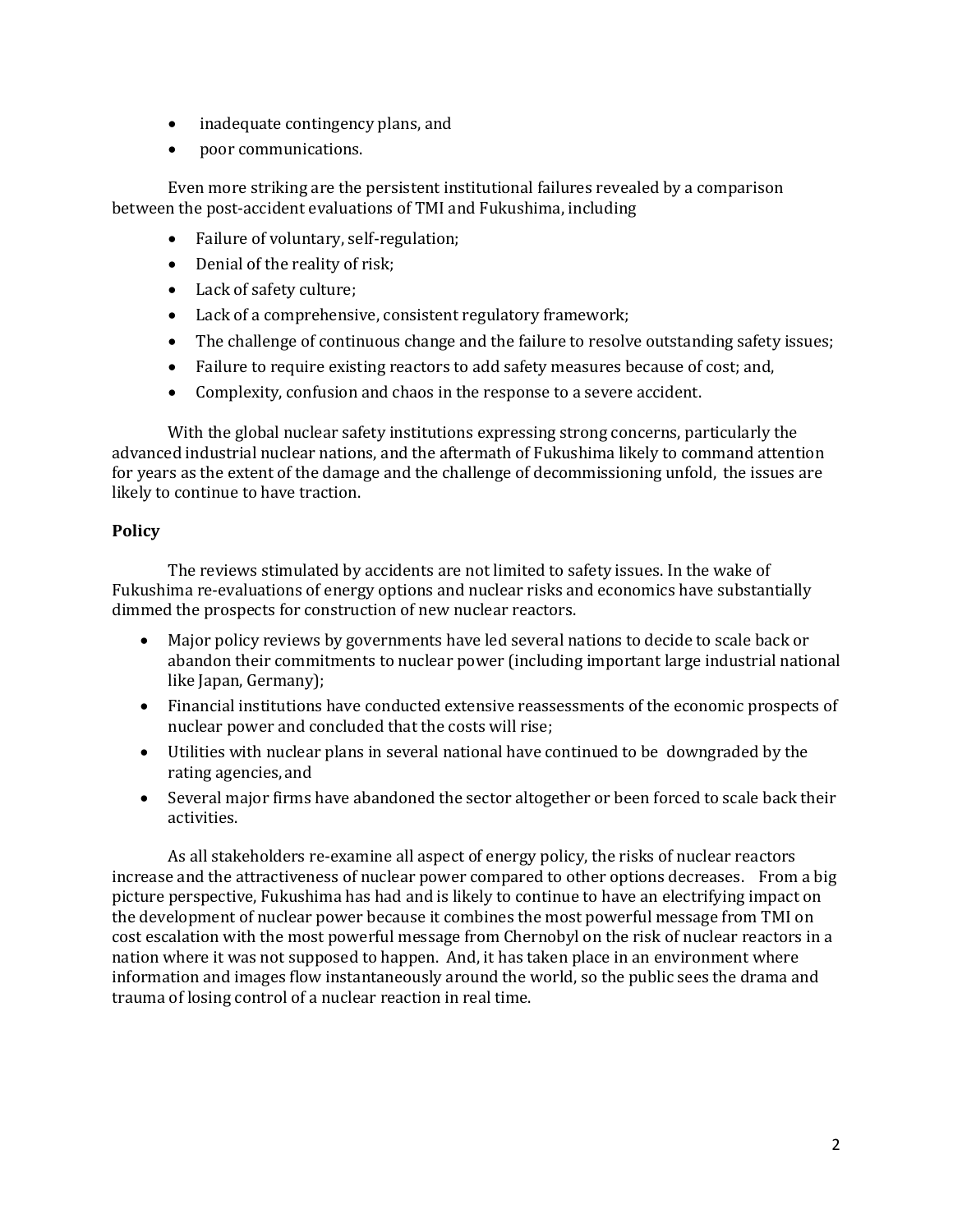#### **PROVIDING A CONTEXT FOR UNDERSTANDING FUKUSHIMA**

Throughout the history of the commercial nuclear industry, the safety and cost of nuclear reactors have been a constant source of concern, analysis, and debate. Nuclear accidents are exclamation points in the continuous narrative of safety and economics.<sup>1</sup> Each of the three major accidents in the 50-year history of commercial nuclear power (Three Mile Island, Chernobyl, and Fukushima) has prompted a thorough re-examination of every aspect of nuclear power. It would be irresponsible for stakeholders and public authorities not to do so.<sup>2</sup>

History has shown that each major nuclear accident has caused a re-examination of the risks of nuclear power leading to more stringent safety requirement and higher costs. The failures that led to the ongoing catastrophe at Fukushima are being scrutinized in the United States and other countries. Fukushima will increase the cost and further undermine the economic viability of nuclear power in any country that conducts an honest and thorough review.

An analysis of the current re-evaluations of nuclear power and a comparison with the substance and economic impact of past, post-accident reviews provides important insights into the prospects of new nuclear reactor construction in the decade after Fukushima.

### **THE NEED TO IMPROVE SAFETY INCREASES THE COST OF NUCLEAR POWER:** *The impact of Fukushima on cost is substantial and consistent with past cost increases.*

Post-Fukushima, the Japanese government recently estimated that the cost of power from nuclear reactors will be 50 percent higher than estimated seven years ago.3 This increase is consistent with the impact of the accident at Three Mile Island (see Exhibit 1).

Nuclear costs in the U.S. were increasing before the accident at Three Mile Island (TMI), but the rate of increase grew after the accident as the nuclear industry was required to incorporate more safety features. Costs increased because the additional safety measures added expenses and because the construction period, which is a primary driver of costs, increased significantly. Construction costs are the single most important determinant of nuclear costs, accounting for about half of the total in Japan and three-quarters in the U.S.<sup>4</sup> Thus, an increase of about two thirds in construction cost, which occurred in the U.S. after TMI accident (compared to the pre-TMI trend), will translate into a 50 percent increase in the busbar cost of electricity.

#### **SAFETY REVIEWS FOLLOWING MAJOR ACCIDENTS REVEAL SEVERE SAFETY ISSUES THAT HAVE NOT BEEN ADEQUATELY ADDRESSED AND RESOLVED BY THE INDUSTRY:** *Fukushima raises a host of such issues.*

Fukushima has stimulated vigorous reviews around the world, in part because of the severity of the accident, in part because it is the worst accident affecting a nuclear reactor in a market economy and in part because it occurred in a nation that was assumed to have a high

l

<sup>1</sup> Joseph P. Tomain, *Nuclear Power Transformation* (Bloomington: Indiana University Press, 1987), p. ix, writing shortly after Chernobyl described nuclear accidents as follow: "TMI and Chernobyl serve as more than convenient mileposts in the history of nuclear power. TMI made the Unites States aware of unforeseen costs, just as Chernobyl made the world aware of unforeseen risks. These accidents are reminders of the complexities, risks, and costs of government-sponsored and regulated enterprises."

<sup>2</sup> Mark Cooper, "Testimony of Dr. Mark Cooper, "Nuclear Economics after Fukushima," before the *Standing Committee on Natural Resources House of Commons,* Ottawa Canada, March 24, 2011

<sup>3</sup>Mari Iwata, "Update: Japan Panel Endorses 50% Jump in Gov't Nuclear Power Cost Estimate,' *Dow Jones News Wire*, December 19, 2011; Tsuryoshi Inajima, "Japan Says Nuclear Power cost may be 50% Higher than Estimated," *Bloomberg,* December 19, 2011.

<sup>4</sup> Mark Cooper, *The Economics of Nuclear Reactors: Renaissance or Relapse* (Institute for Energy and the Environment, Vermont Law School, June 2009).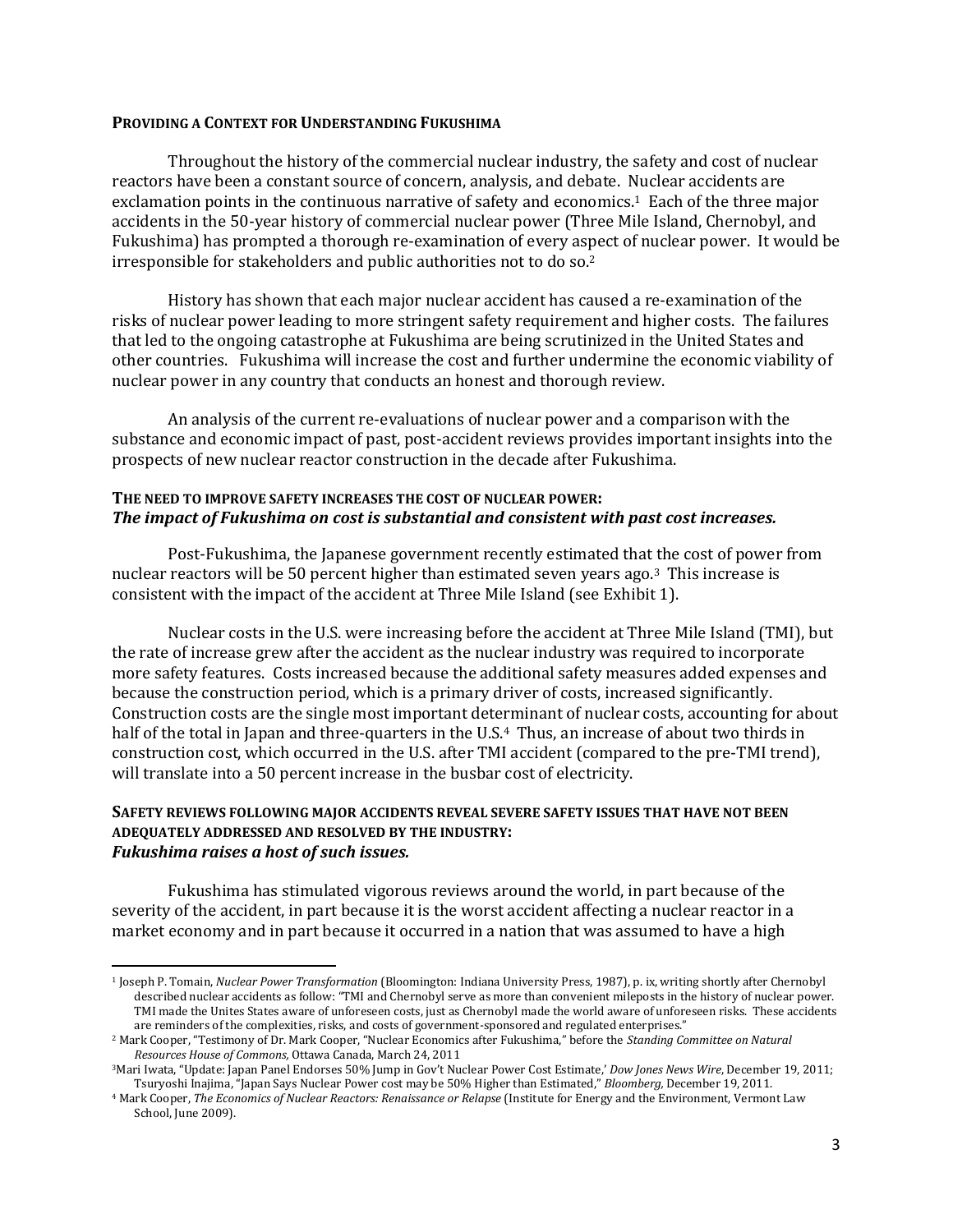

EXHIBIT 1: NUCLEAR CONSTRUCTION COST ESCALATION: REACTORS COMPLETED BEFORE AND AFTER TMI

#### **Source: Mark Cooper, Policy Challenges of Nuclear Reactor Construction: Cost Escalation and Crowding Out Alternatives, Institute for Energy and the Environment, Vermont Law School, September, 2010**

standard of safety and superb technical expertise.5 Since the accident, there have been major safety reviews by regulators across the globe (including Japan, the U.S., and Europe). 6

Exhibit 2 summarizes the safety issues identified by nuclear technical safety organization (TSOs) around the globe in light of Fukushima. Exhibit 2a summarizes the analysis presented by representatives of four TSOs in France, Japan, Belgium, and Germany <sup>7</sup> to a major conference of TSOs conducted seven months after the accident at Fukushima. Exhibit 2b contains the Japanese self-evaluation presented to the International Atomic Energy Agency (IAEA). Exhibit 2c outlines the recommendations of the Nuclear Regulatory Commission's (NRC) Near Term Task Force.

The challenges perceived by those responsible for nuclear safety around the world in the wake of the Fukushima accident are quite substantial. As a representative from Spain to the Eurosafe conference put is, put it "Nothing will be the same after Fukushima."8 Ten days after that conference, the French TSO issued a report that would affect virtually every reactor in France, based on considerations such as the possibility that multiple units at a site could fail, cutting off all power for cooling, a lack of hardened ventilation systems to protect against seismic events, the need to incorporate evolving earthquake knowledge into risk assessment, etc. The French report also noted that full reviews of all reactors were ongoing. The historical experience in the U.S. and

 $\overline{a}$ 

<sup>5</sup> Mark Cooper, "The implications of Fukushima: The US perspective**,"** *Bulletin of the Atomic Scientists July/August 2011 67: 8-13* <sup>6</sup> See Exhibit 2 for summaries of findings of the major reviews

<sup>7</sup> Institut De Radioprotection et de Surete Nucleaire, "Nearly 450 experts from 39 countries gather in Paris for the 13th edition of the Eurosafe Forum and draw technical lesson from the Fukushima accident, November 18, 2011.

<sup>8</sup> Jose M. Bernaldo de Quiros, "New Safety Requirement and Long-Term Operation Policy," *Eurosafe Forum, Experience Feedback on the Fukushima Accident*, November 8, 2011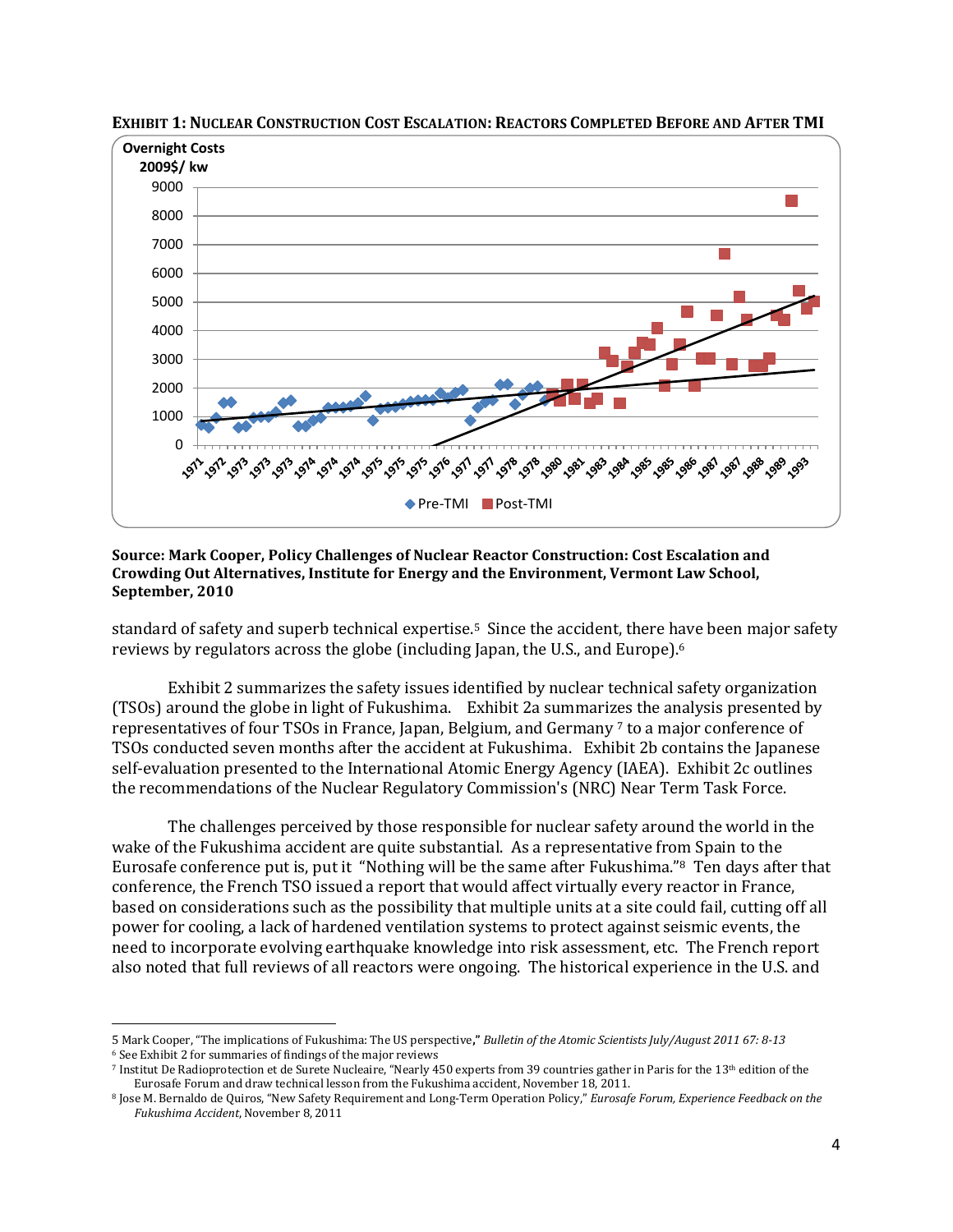the fundamental changes in safety regulation that are emerging from the reviews of the Fukushima accident suggest that the escalation of cost will persist across the global industry, not just in Japan.

## **EXHIBIT 2: THE NEED FOR EXTENSIVE IMPROVEMENT IN SAFETY PRECAUTIONS: EUROSAFE**

| Exhibit 2a: Evolution of the Technical Safety Program after the Fukushima Experience |  |
|--------------------------------------------------------------------------------------|--|
| Accident                                                                             |  |

| <b>Plant Vulnerabilities</b><br><b>Possible Event Causes</b> |  |  |  |  |
|--------------------------------------------------------------|--|--|--|--|
| Siting                                                       |  |  |  |  |
| Internal                                                     |  |  |  |  |
| Organizational                                               |  |  |  |  |
| <b>Combinations of causes</b>                                |  |  |  |  |
| <b>Probabilistic Safety Assessment</b>                       |  |  |  |  |
| <b>Evolution of Knowledge</b>                                |  |  |  |  |
| Seismology, geology,                                         |  |  |  |  |
| meteorology, etc.                                            |  |  |  |  |
| Scope                                                        |  |  |  |  |
| Natural Phenomena                                            |  |  |  |  |
| Seismic Tsunami, Tornado,                                    |  |  |  |  |
| Flooding                                                     |  |  |  |  |
| Attacks                                                      |  |  |  |  |
| <b>Whole Site</b>                                            |  |  |  |  |
| Multiple Unit Vulnerabilities                                |  |  |  |  |
| <b>Loss of Cooling</b>                                       |  |  |  |  |
| Loss of Heat Sink                                            |  |  |  |  |
| Loss of Power (Station Black Out)                            |  |  |  |  |
| <b>Behavior of Fuel</b>                                      |  |  |  |  |
| <b>Spent Fuel Pools</b>                                      |  |  |  |  |
| <b>Loss of Water</b>                                         |  |  |  |  |
| <b>Presence of Debris</b>                                    |  |  |  |  |
| Hydrogen                                                     |  |  |  |  |
| Production                                                   |  |  |  |  |
| Transport                                                    |  |  |  |  |
| Explosion                                                    |  |  |  |  |
| Role of Cladding                                             |  |  |  |  |
| Use of Unusual Measures                                      |  |  |  |  |
| <b>Seawater for Cooling</b>                                  |  |  |  |  |

| <b>Severe Accident Progression</b>        |  |  |  |  |
|-------------------------------------------|--|--|--|--|
| <b>Core Degradation</b>                   |  |  |  |  |
| Cliff - Edge problem                      |  |  |  |  |
| <b>Emergency Management</b>               |  |  |  |  |
| <b>Infrastructure and Competence</b>      |  |  |  |  |
| Organization                              |  |  |  |  |
| <b>Training and Tutoring</b>              |  |  |  |  |
| <b>Exercise and Preparation</b>           |  |  |  |  |
| Preparedness for Unforeseen               |  |  |  |  |
| <b>Standard of Preparedness</b>           |  |  |  |  |
| <b>Standard of Competence</b>             |  |  |  |  |
| <b>Human Reliability Assessment</b>       |  |  |  |  |
| <b>Under Accident Stress</b>              |  |  |  |  |
| <b>Multiple Units</b>                     |  |  |  |  |
| <b>Extreme Radiation</b>                  |  |  |  |  |
| Fatigue Due to Isolation                  |  |  |  |  |
| <b>Need for External Support</b>          |  |  |  |  |
| <b>Maintenance of Resources Over Time</b> |  |  |  |  |
| <b>Communications-Information</b>         |  |  |  |  |
| <b>For Responders</b>                     |  |  |  |  |
| <b>Between Safety Regulators</b>          |  |  |  |  |
| <b>For the Public</b>                     |  |  |  |  |
|                                           |  |  |  |  |

**Source: Eurosafe Forum, Experience Feedback on the Fukushima Accident, November 8, 2011; D. Degueldre, T. Funshashi, O. Isnard, E. Scott de Martinville, M. Sognalia, "Harmonization in Emergency Preparedness and Response;" P. De Gelder, M. Vincke, M. Maque, E. Scott de Martinville, S. Rimkevicius, K. Yonebayashi, S. Sholmonitsky, "The Evolution of the TSO Programme of Work after the Fukushima Daiichi NPS Accident**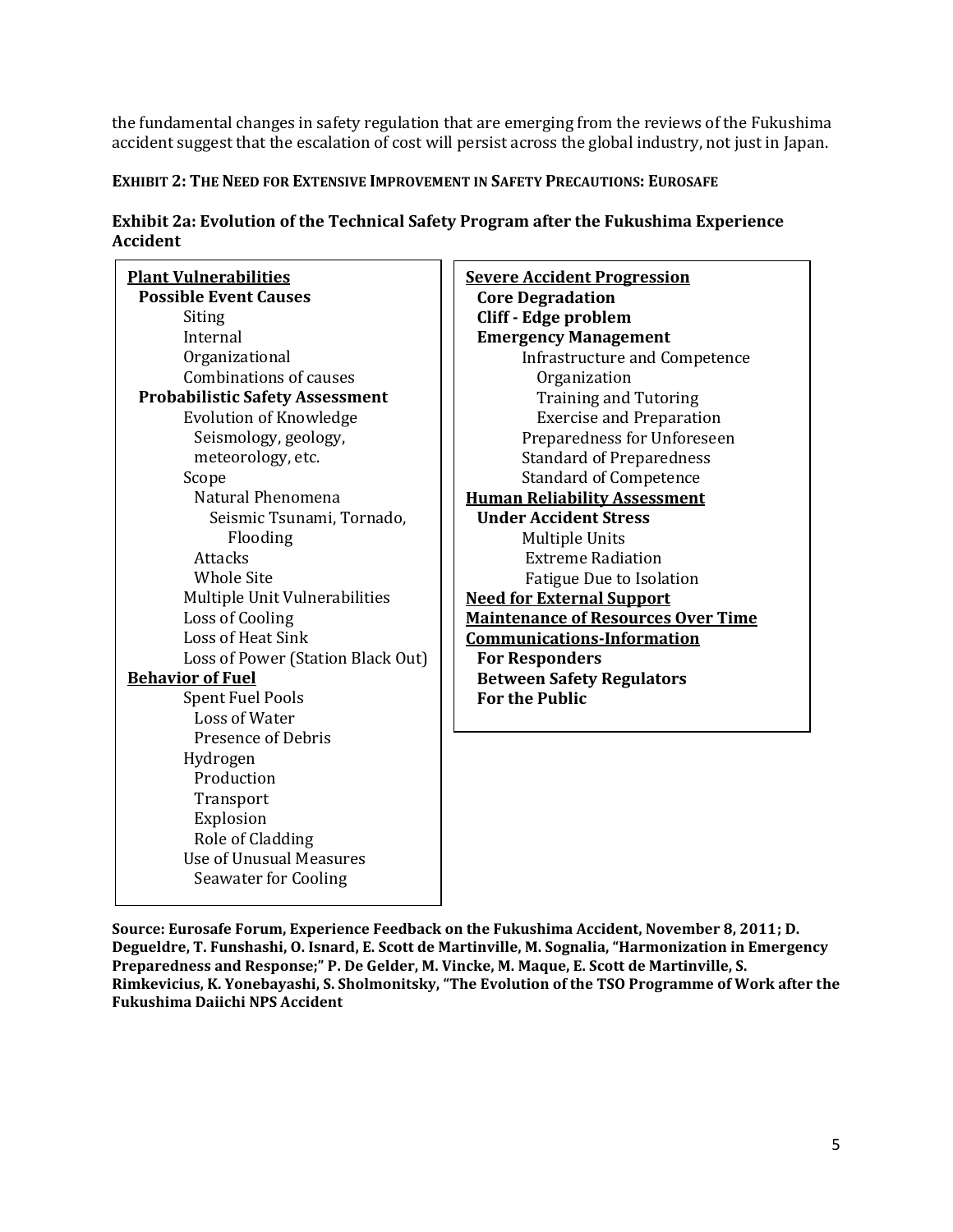## **EXHIBIT 2: CONT'D.**

## **Exhibit 2b: Lessons Learned reported to the IAEA Ministerial Conference and 2011 General Conference**

| Prevention of<br>severe accident                          | Design Basis<br>Enhancement of<br>safety functions<br>Accident management<br>measures<br>Additional<br>considerations                                                                      | 1. Revision of design basis earthquake/tsunami<br>2. Power supplies<br>3. Reactor/Containment cooling<br>4. Spent Fuel Cooling<br>5. Enhancement of regulatory requirements<br>6. Multi-unit site issues<br>7. Plant layout (e.g. elevation of SFP)                                                                                                                                 |
|-----------------------------------------------------------|--------------------------------------------------------------------------------------------------------------------------------------------------------------------------------------------|-------------------------------------------------------------------------------------------------------------------------------------------------------------------------------------------------------------------------------------------------------------------------------------------------------------------------------------------------------------------------------------|
| Mitigation and<br>preparedness<br>for severe<br>accidents | Enhancement of<br>mitigation measures<br>Improvement of<br>accident response<br>activities<br>Enhancement of<br>instrumentation<br>Central control of<br>external support                  | 8. Water tightness (essential systems)<br>9. Hydrogen explosion prevention measures<br>10. Enhanced containment vent<br>11. Response environment and equipment<br>12. Radiation control (equipment, training, etc.)<br>13. Severe accident response training<br>14. Instrumentation for reactor, PCV, SFP, etc.<br>15. Rescue Teams, equipment, experts, etc.                       |
| Response to<br>nuclear<br>emergency                       | emergency and<br>natural disaster<br>Radiation monitoring<br>and prediction<br>Organization and<br>communication<br>International<br>cooperation<br>Evacuation and<br>radiation protection | Combination of nuclear 16. Preparedness for loss of general infrastructure<br>17. More organized environmental monitoring<br>18. Effective use of radiological prediction system<br>19. Improved coordination among response organizations<br>20. Improved public communications<br>21. Improved communication and response to proposed assistance<br>22. Clarification of criteria |
| Enhancement<br>of safety<br>infrastructure                | Regulatory<br>organization<br>Regulatory<br>frameworks and<br>approaches<br>Human resources                                                                                                | 23. Unification of regulatory bodies into independent<br>"Nuclear Safety and Security Agency"<br>24. Revision of regulations, standards and guides<br>25. Enhancement of system independence and diversity<br>26. Effective use of PSAs<br>27. Enhancement of human resources in the areas of<br>Nuclear safety and emergency preparedness                                          |
| Strengthening<br>of safety culture                        | Strengthening of<br>safety culture                                                                                                                                                         | 28. Reconstruction of safety culture in all organizations<br>involved in nuclear activities                                                                                                                                                                                                                                                                                         |

**Source: Yoshiro Nakagome,** *JNES's Response to TEPCO Fukushima NPS Accident,* **November 2011,**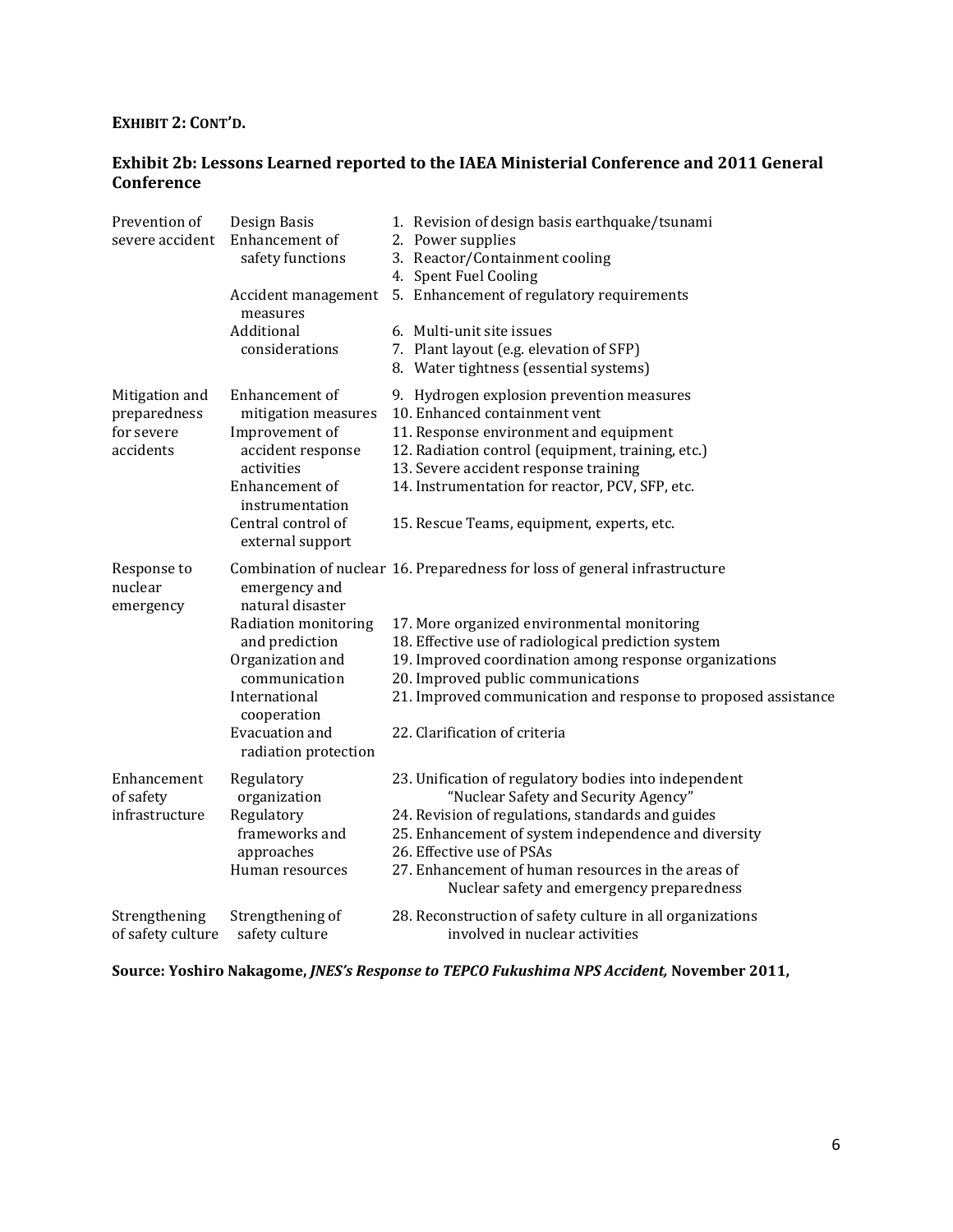### **EXHIBIT 2: CONT'D.**

### **Exhibit 2c: Recommendations for Enhancing Reactor Safety in the 21st Century: The Near-Term Task Force Review of Insights from the Fukushima Dai-ichi Accident**

### *Clarifying the Regulatory Framework*

1. The Task Force recommends establishing a logical, systematic, and coherent regulatory framework for adequate protection that appropriately balances defense-in-depth and risk considerations. (Section 3)

#### *Ensuring Protection*

- 2. The Task Force recommends that the NRC require licensees to reevaluate and upgrade as necessary the design-basis seismic and flooding protection of structures, systems, and components for each operating reactor. (Section 4.1.1)
- 3. The Task Force recommends, as part of the longer term review, that the NRC evaluate potential enhancements to the capability to prevent or mitigate seismically induced fires and floods. (Section 4.1.2)

#### *Enhancing Mitigation*

- 4. The Task Force recommends that the NRC strengthen station blackout mitigation capability at all operating and new reactors for design-basis and beyond-design-basis external events. (Section 4.2.1)
- 5. The Task Force recommends requiring reliable hardened vent designs in boiling water reactor facilities with Mark I and Mark II containments. (Section 4.2.2)
- 6. The Task Force recommends, as part of the longer term review, that the NRC identify insights about hydrogen control and mitigation inside containment or in other buildings as additional information is revealed through further study of the Fukushima Dai-ichi accident. (Section 4.2.3)
- 7. The Task Force recommends enhancing spent fuel pool makeup capability and instrumentation for the spent fuel pool. (Section 4.2.4)
- 8. The Task Force recommends strengthening and integrating onsite emergency response capabilities such as emergency operating procedures, severe accident management guidelines, and extensive damage mitigation guidelines. (Section 4.2.5)

#### *Strengthening Emergency Preparedness*

- 9. The Task Force recommends that the NRC require that facility emergency plans address prolonged station blackout and multiunit events. (Section 4.3.1)
- 10. The Task Force recommends, as part of the longer term review, that the NRC pursue additional emergency preparedness topics related to multiunit events and prolonged station blackout. (Section 4.3.1)
- 11. The Task Force recommends, as part of the longer term review, that the NRC should pursue emergency preparedness topics related to decision making, radiation monitoring, and public education. (Section 4.3.2)

#### *Improving the Efficiency of NRC Programs*

12. The Task Force recommends that the NRC strengthen regulatory oversight of licensee safety performance (i.e., the Reactor Oversight Process) by focusing more attention on defense-in-depth requirements consistent with the recommended defense-in-depth framework. (Section 5.1)

**Source: Recommendations for Enhancing Reactor Safety in the 21st Century: The Near-Term Task Force Review of Insights from the Fukushima Dai-ichi Accident, U.S. NRC, July 12, 2011.**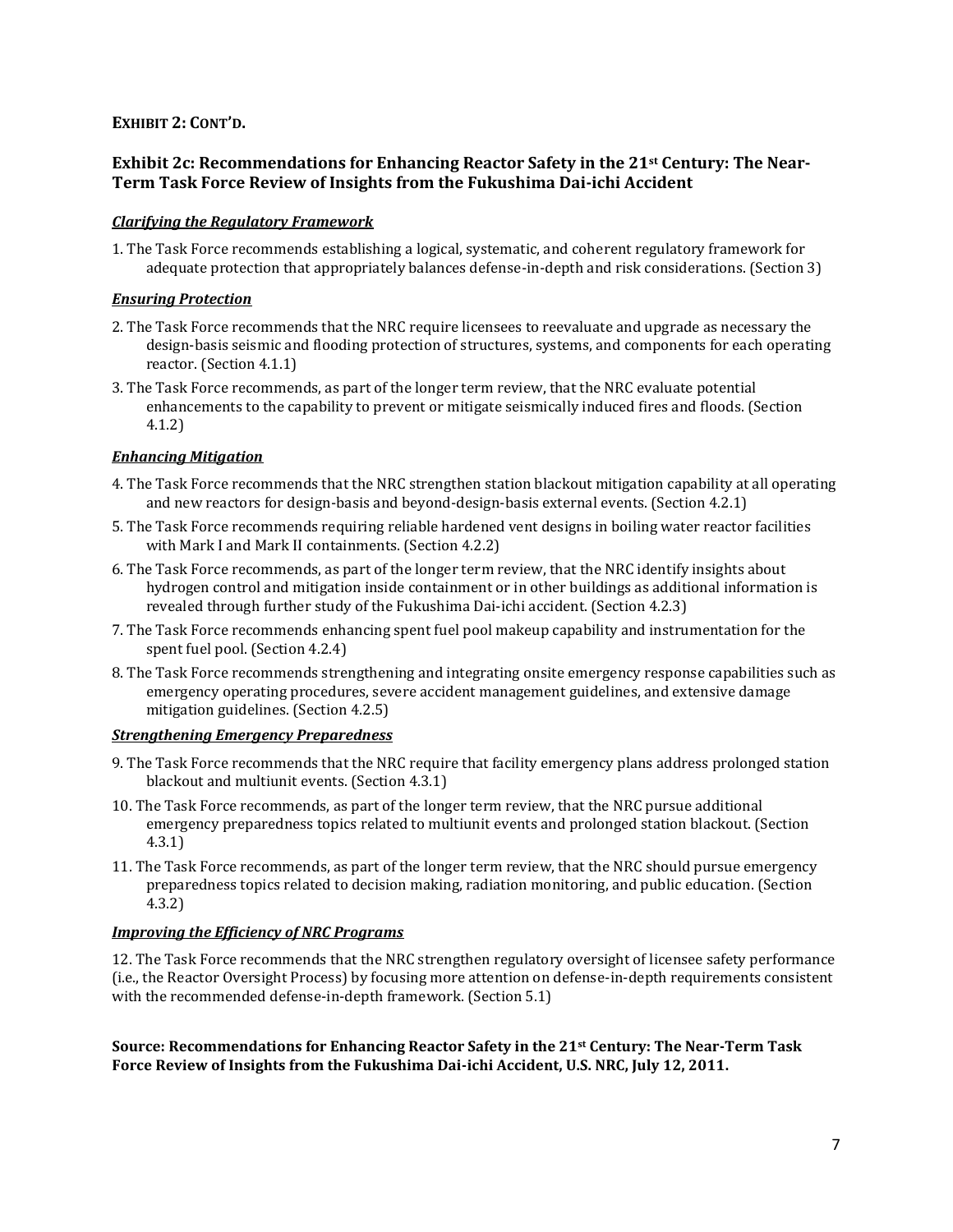The U.S. short-term recommendations reflect each of the major areas of concern, but the near-term list is much shorter.9 Moreover, even though the U.S. list of safety concerns raised by Fukushima is shorter, it has become a focal point of dispute among the five NRC commissioners and a target of criticism from the industry.<sup>10</sup>

### **ACCIDENT REVIEWS REVEAL CHRONIC INSTITUTIONAL FAILURES:** *Fukushima reveals a lack of safety consciousness*

Each reactor accident is different and entails specific system failures that allowed the accident to occur and spin out of control, but there are common technical themes: faulty design, insufficient backup systems, human error, inadequate contingency plans, and poor communications. The list is particularly long in the case of Fukushima. However, perhaps more striking than the technical issues raised by Fukushima, are the persistent institutional failures revealed by a comparison between the post-accident evaluations of TMI and Fukushima. <sup>11</sup> For decades, the nuclear industry has been plagued by:

- Failure of voluntary, self-regulation;<sup>12</sup>
- Denial of the reality of risk; $13$
- Lack of safety culture:<sup>14</sup>

 $\overline{\phantom{a}}$ 

<sup>12</sup> The TMI Task Force concluded that, under the self-regulatory approach, the industry had failed to pay adequate attention to key safety issues. (U.S. Nuclear Regulatory Commission, *TMI-2 Lessons Learned Task Force: Status Report and Short-Term Recommendations,*  August 1979, NRC, 1979: 1-2)" Specifically, the primary deficiency in reactor safety technology identified by the accident was the inadequate attention that had been paid by all levels and segments of the technology to the human element and its fundamental role in both the prevention of accidents and the response to accidents. Thus, our policy recommendations and our specific ideas for stimulating and accomplishing change concentrated heavily on operations reliability and the associated design and licensing review measure that support or augment operations reliability. But an important qualifier must be added to this conclusion. That is, if the basic responsibility for public safety is to *remain in the private sector,* in the hands of the individual licensees for commercial nuclear power plants, then significant change in the attention to operations reliability must take place in the licensed industry." The Fukushima Task Force identified key voluntary measures that had been on the table since TMI that the industry had not taken up with vigor and concluded that "Continued reliance on industry initiatives for a fundamental level of defense-in-depth similarly would leave gaps in the NRC regulatory approach (U. S. Nuclear Regulatory commission, *Recommendations for Enhancing Reactor Safety in the 21st Century: The Near-Term Task Force Review of Insights from the Fukushima Dai-ichi Accident,* NRC, July 12, 2011., NRC, 2011: 16-17). It recommended that several important safety processes that had been voluntary should become mandatory (NRC. 2011: 29). In its report to the IAEA, the Japanese government recommended that "accident management measures should be changed from voluntary efforts to legal requirements and be developed by using a probabilistic safety assessment."(Tatsujiro Suzuki, "Deconstructing the Zero-risk Mindset: the Lessons and Future Responsibilities for a post-Fukushima Nuclear Japan, "*Bulletin of the Atomic Scientists, 2011:* 67(5), Suzuki, 2011: 14)

<sup>&</sup>lt;sup>9</sup> The detailed list of steps in the appendix puts more meat on the bones and moves the U.S. recommendation closer to the international recommendations.

<sup>10</sup>George Zornick, "Meltdown at the Nuclear Regulatory Commission," *The Nation,* December 12, 2011

 $11$  Analysis of the causes of Chernobyl could be easily short circuited because of the nation and technology involved (as the World Nuclear Association put it, " Chernobyl Accident 1986 The April 1986 disaster at the Chernobyl nuclear power plant in Ukraine was the product of a flawed Soviet reactor design coupled with serious mistakes made by the plant operators. It was a direct consequence of Cold War isolation and the resulting lack of any safety culture." [http://www.world-nuclear.org/info/chernobyl/inf07.html\)](http://www.world-nuclear.org/info/chernobyl/inf07.html). However, it could not be dismissed as a reminder of the catastrophic consequence of the loss of control of nuclear reactions (as a number of UN agencies put it in 2002, *The Human Consequences of the Chernobyl Nuclear Accident A Strategy for Recovery* "The affected population - those exposed to radioactive fallout, remaining in the affected areas, or forced to relocate - continue to face disproportionate suffering in terms of health, social conditions, and economic opportunity. Hundreds of thousands of people have been evacuated from the most severely affected areas…. However, some tens of thousands remain in areas polluted…. The accident has also imposed a heavy burden on the national budgets through the cost of clean-up, compensation and recovery….The Report argues that the environmental effects of Chernobyl cannot be considered in isolation from their socio-economic and health aspects or from the changing institutional context of the three countries concerned…The Report finds that, while physical processes are gradually reducing the level of radioactive contamination in the environment, the most vulnerable groups of people in the affected areas are facing a complex and progressive downward spiral of living conditions induced by the consequences of the accident and the events that followed."

<sup>13</sup> The TMI report found that the industry had failed to adopt Probabilistic Risk Analysis (NRC, 1979: 3-2). The Fukushima Task Force found a number of analytic and data tools that had not been adopted (NRC, 2011: 28).

<sup>&</sup>lt;sup>14</sup> The report of the President's Commission on the Accident at Three Mile Island concluded that an entirely different attitude toward risk should be adopted. "[T]he belief that nuclear power plants are sufficiently safe grew into a conviction. One must recognize this to understand why many key steps that could have prevented the accident at Three Mile Island were not taken. The Commission is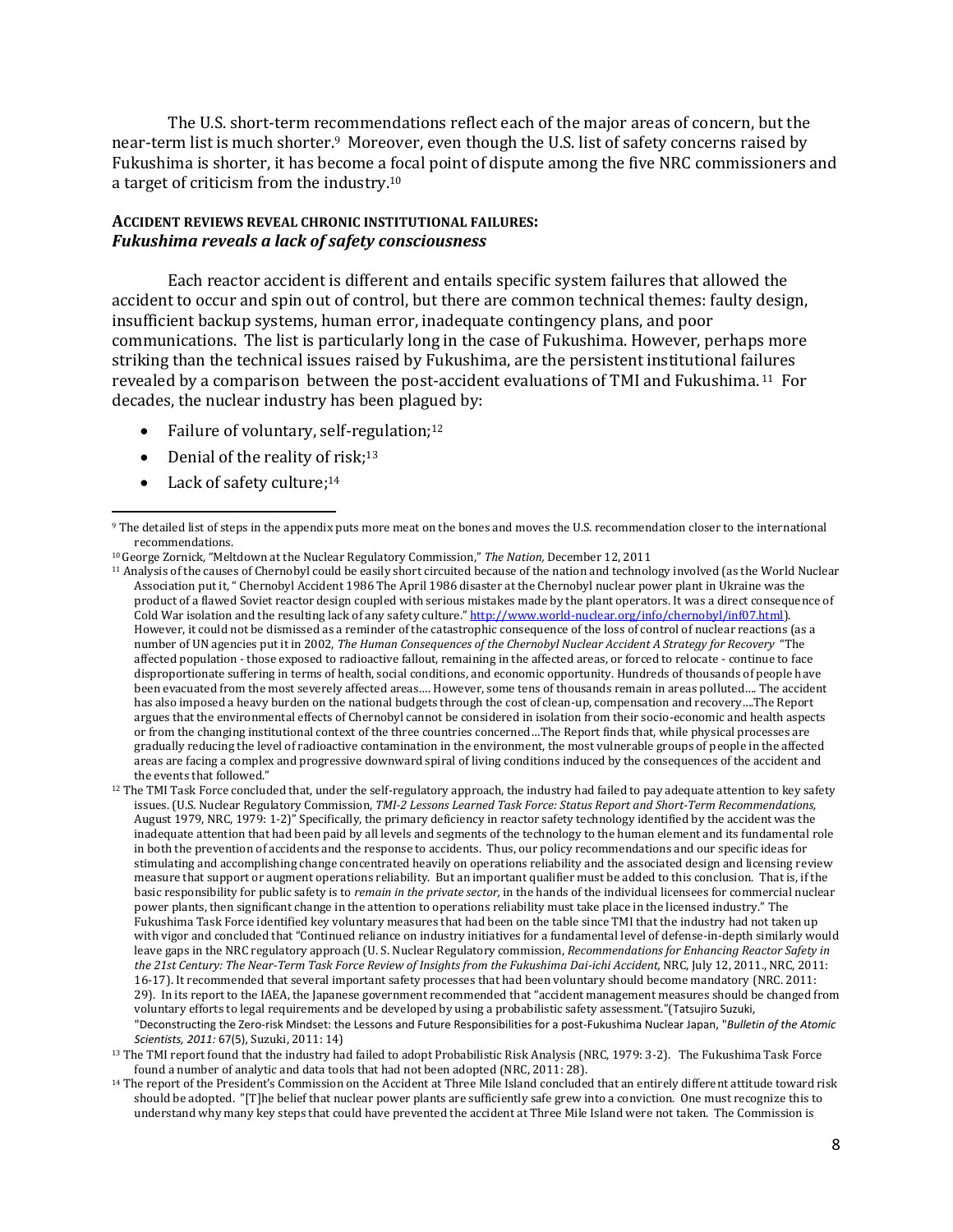- Lack of a comprehensive, consistent regulatory framework;<sup>15</sup>
- The challenge of continuous change and the need to retrofit existing reactors;<sup>16</sup>
- Failure to resolve important outstanding safety issues; $17$

 $\overline{\phantom{a}}$ 

- Failure to require existing reactors to add safety measures because of cost;<sup>18</sup> and,
- Complexity, confusion and chaos in the response to a severe accident.<sup>19</sup>

With the global nuclear safety institutions expressing strong concerns (particularly those within the advanced industrial nuclear nations), and the aftermath of Fukushima likely to command attention for years to come as the extent of the damage and the challenge of clean-up and decommissioning unfold,<sup>20</sup> the safety and cost issues are likely to continue to have traction.

convinced that this attitude must be changed to one that says nuclear power is by its very nature potentially dangerous, and, therefore one must continually question whether the safeguards already in place are sufficient to prevent major accidents. A comprehensive system is required in which equipment and human beings are treated with equal importance." (Kemeny Commission, 1980: 25). "In Japan, probabilistic safety assessment – or probabilistic risk assessment as it is sometimes referred to – has not always been effectively used in the overall review process at nuclear power plants. And Fukushima is a raw example of this… is necessary to move Japanese safety regulation to something that is more risk-based and more effective – and this would mean a departure from being a "zero-risk" culture." (Suzuki, 2011: 11)

<sup>15</sup> In the analysis of TMI, the Task Force criticized the "quiltwork" approach to regulation and lack of an "articulate" overall NRC policy, (1979: 1-2). Thirty years later, the NRC Task Force on Fukushima criticized the NRC's approach as a "patchwork" that resulted in "gaps" (NRC, 2011: pp. viii, 18-20), warranting action "to confirm, augment, consolidate, simplify, and strengthen current regulatory and industry programs in a manner that produces a single, comprehensive framework for accident mitigation, built around NRCapproved licensee technical specifications," (NRC 2011,49), The Japanese self-evaluation concluded that "a national response to a nuclear emergency be established, and that a safety regulatory infrastructure be developed." (Suzuki, 2011: 10).

<sup>16</sup> The post-TMI Task Force noted the occurrence of "beyond-design events, (NRC, 1979: 3-1) and acknowledged the continual challenges that nuclear safety faces in a section entitled "Preparation for the Unusual." The Fukushima Task Force reached a similar conclusion that continuous change was inevitable in the safety space. It emphasized the importance of "beyond design challenges." (especially NRC, 2011: pp. 10-11). The Fukushima Task Force recommendation makes a series of distinctions that allow existing reactors to continue operating, while new safety rules are imposed that will apply fully to new reactors. "As new information and new analytic techniques are developed, safety standards need to be reviewed, evaluated, and changed as necessary, to insure that they continue to address the NRC requirements to provide reasonable assurance of adequate protection of public health and safety. The Task Force believes, based on its review of the information currently available from Japan and current regulation, that the time has come for such a change." (NRC 2011: 18).

<sup>17</sup> The TMI Task Force report points out that the TMI-2 accident highlighted the need to address "Unresolved Safety Issues" and proposed measures to ensure "expeditious resolution of these issues." (NRC, 1979: 4-6). The Fukushima Task Force found that the Policy Statement on Safety Goals, adopted sixteen years after TMI (i.e. sixteen years before Fukushima) "does not present a completely clear and consistent framework for decision making." (NRC, 2011: 4). The Fukushima Task Force identified a number of important systems that had not been updated (NRC, 2011: 37).

<sup>18</sup>NRC, 1979: 4-3, "a byproduct of the specification of a safety goal would be the clarification of backfitting decisions. Under this example, a proposed backfit would not need to provide substantial additional protection (as currently inferred under 10 CFR 50.109); anything required for safety would be sufficient. Similarly, a decision to backfit would naturally precipitate the need to backfit all nuclear plants, since it was required for safety, without agonizing over value impact studies or case-by-case determinations. "(NRC, 2011, p. 20). "The commission has clearly established such defense-in-depth severe accident requirements for new reactors… thus bringing unity and completeness to the defense-in-depth concept. Taking a similar action, within reasonable and practical bounds appropriate to operating plants, would do the same for operating reactors."

<sup>&</sup>lt;sup>19</sup> The Kemeny Commission found a breakdown at all levels in the TMI accident and concluded that "Wherever we looked, we found problems with the human beings who operate the plant, with the management that runs the key organizations, and with the agency that is charged with assuring the safety of nuclear power plants." (citation are to the excerpts published in *The Bulletin of the Atomic Scientists,* January 1980, hereafter, *Kemeny*, 1980: 25). "The response to the emergency was dominated by an atmosphere of almost total confusion. There was a lack of communications at almost all levels. Many key recommendations were made by individuals who were not in possession of accurate information, and those who managed the accident were slow to realize the significance and implications of the events that had taken place." (Kemeny, 1980, 25-27). NRC-post Fukushima "These modified technical specifications would consolidate… important elements of emergency procedures, guidance, and tools in a manner that would clarify command and control and decision making during accidents" (NRC, 2011, p. 49). A similar breakdown occurred at Fukushima. "Within hours of this disaster, came the painful realization that the nuclear infrastructure – from technical matters, like backup generators, to more administrative concerns, like which agency is responsible for injecting coolant into a reactor – was flawed and devastatingly complex." (Suzuki, 2011: 9).

<sup>20</sup> Phred Dvorack and Mitusru Obe, "Japan Plots 40-Year Nuclear Cleanup," *Wall Street Journal*, December 22, 2011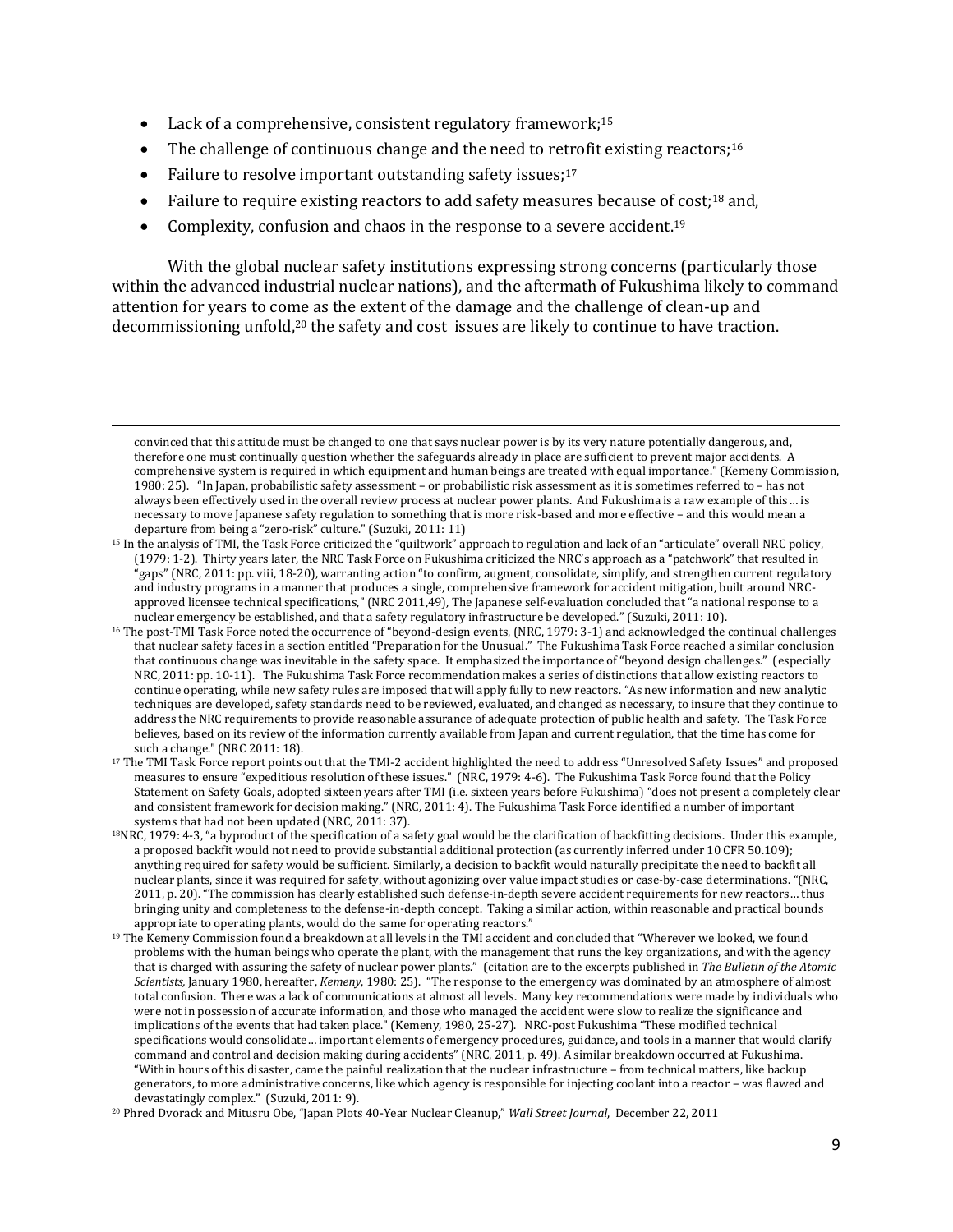## **SAFETY RISKS RENDER THE NUCLEAR INDUSTRY UNINSURABLE IN COMMERCIAL MARKETS: 21** *Fukushima reminds the financial markets that the liability of a major accident will instantaneously bankrupt the utility owner, absent the socialization of costs.*

The cost of the Fukushima accident has been estimated as high as \$250 billion, <sup>22</sup> and will likely continue to increase. Tokyo Electric Power Co., the fourth largest utility in the world, was essentially bankrupted instantaneously by the accident.<sup>23</sup> Even though the financial bailout of the nuclear power cushions the blow, it constrains future profit prospects, making the sector less attractive to investors.<sup>24</sup>

The cost of Chernobyl thus far is well over \$700 billion.<sup>25</sup> A comprehensive assessment of the potential cost of major accidents in the U.S. was made soon after Three Mile Island. <sup>26</sup> Adjusting the estimate from that study for inflation, population growth and the increase in property value would put the average cost of a severe accident above \$400 billion, with an accident at the reactors closest to the largest population centers running as high as \$1.5 trillion.27 Thus, although major accidents are frequently portrayed as human and environmental catastrophes, reactor accidents are also potential economic catastrophes.

The numbers are so large they are difficult to put in perspective for analysts, not to mention the public. For example, studies commissioned by the World Health Organization estimate that there were an average of 350 natural disasters per year in the first decade of the 21st century with total damages for all disasters of about \$100 billion per year.28 By this measure, a single, severe nuclear accident can impose costs that are larger than the costs of thousands of natural disasters that take place over many years.

The massive consequences of a major accident place an intensive spotlight on a fundamental reality of nuclear power. It is uninsurable in normal financial markets. Fifty years ago, as the commercial nuclear industry was starting up in the U.S., two of the largest vendors of nuclear reactors made it clear that they would not build any reactors if they were not shielded from

 $\overline{\phantom{a}}$ 

<sup>21</sup> This section is drawn from Mark Cooper, Nuclear liability: The market-based, post-Fukushima case for ending Price-Anderson, *Bulletin of the Atomic Scientists*, October 5, 2011

<sup>&</sup>lt;sup>22</sup> News on Japan. Com, "Fukushima cleanup could cost up to \$250 billion," June 1, 2011.

[http://newsonjapan.com/html/newsdesk/article/89987.php,](http://newsonjapan.com/html/newsdesk/article/89987.php) 

[http://www.jaif.or.jp/english/news\\_images/pdf/ENGNEWS01\\_1306919449P.pd,](http://www.jaif.or.jp/english/news_images/pdf/ENGNEWS01_1306919449P.pd) September estimates were higher -- \$74 to \$260 billion (Eliot Caroom, "The U.S. Ill-equipped to Deal with Japan-like Nuclear Meltdown," New Jersey Star Ledger, September 20, 2011, Greg McDonald, "U.S. Insurance Fund Can't Cover Major Nuclear Disaster, News Max, September 21, 2011,

<sup>23</sup> Jason Clenfield and Norie Kuboyama**,** *"*Tepco Falls Most on Record as Bankruptcy Concern Resurfaces, *Bloomberg,* June 6, 2011.

<sup>24</sup> Gary Jackson, "Japanese Utilities Downgraded by Moody's, *Fundweb,* July 1, 2011, notes that all electric utilities were downgraded because Fukushima would cause a more hostile environment for rate increases.; Joseph P. Tomain, *Nuclear Power Transformation*  (Bloomington: Indiana University Press, 1987, explores the battle over cost overruns.

<sup>25</sup> Estimates vary and increase over time, with the cost in Belarus put at \$235 (in 2003, The Chernobyl Forum, 2003-2005, *Chernobyl's Legacy: Health, Environmental and Socio-Economic Impact,* with indications that the cost in other neighboring areas were at least as large) and \$287 billion in 2007 (Friends of the Earth Europe, 2007). Costs in the Ukraine were put at \$336 billion in 2007. The total of over \$600 billion would be higher in 2010 dollars. The Chernobyl Forum: 2003-2005, Chernobyl's *Legacy: Health, Environmental and Socio-Economic Impacts* (p. 32) notes that *"*the costs of the Chernobyl nuclear accident can only be calculated with a high degree of estimation, given the non-market conditions prevailing at the time of the disaster and the high inflation and volatile exchange rates of the transition period following the break-up of the Soviet Union in 1991." The fact that the complex impacts are still being studies 20 years after the event, as described in the report are testimony to the severity of major nuclear accidents and the complexity of their impact.

<sup>26</sup> CRAC-II, http://en.wikipedia.org/wiki/CRAC-II.

<sup>&</sup>lt;sup>27</sup> The multiplier is 5, with inflation accounting for more than a doubling of costs. Indian Point 3 is the site of the most costly accident

<sup>28</sup> Debby Guha-Sapir, et. al., *Annual Disaster Statistical Review 2010* (Centre for Research on the Epidemiology of Disasters, 2011), pp. 20- 21.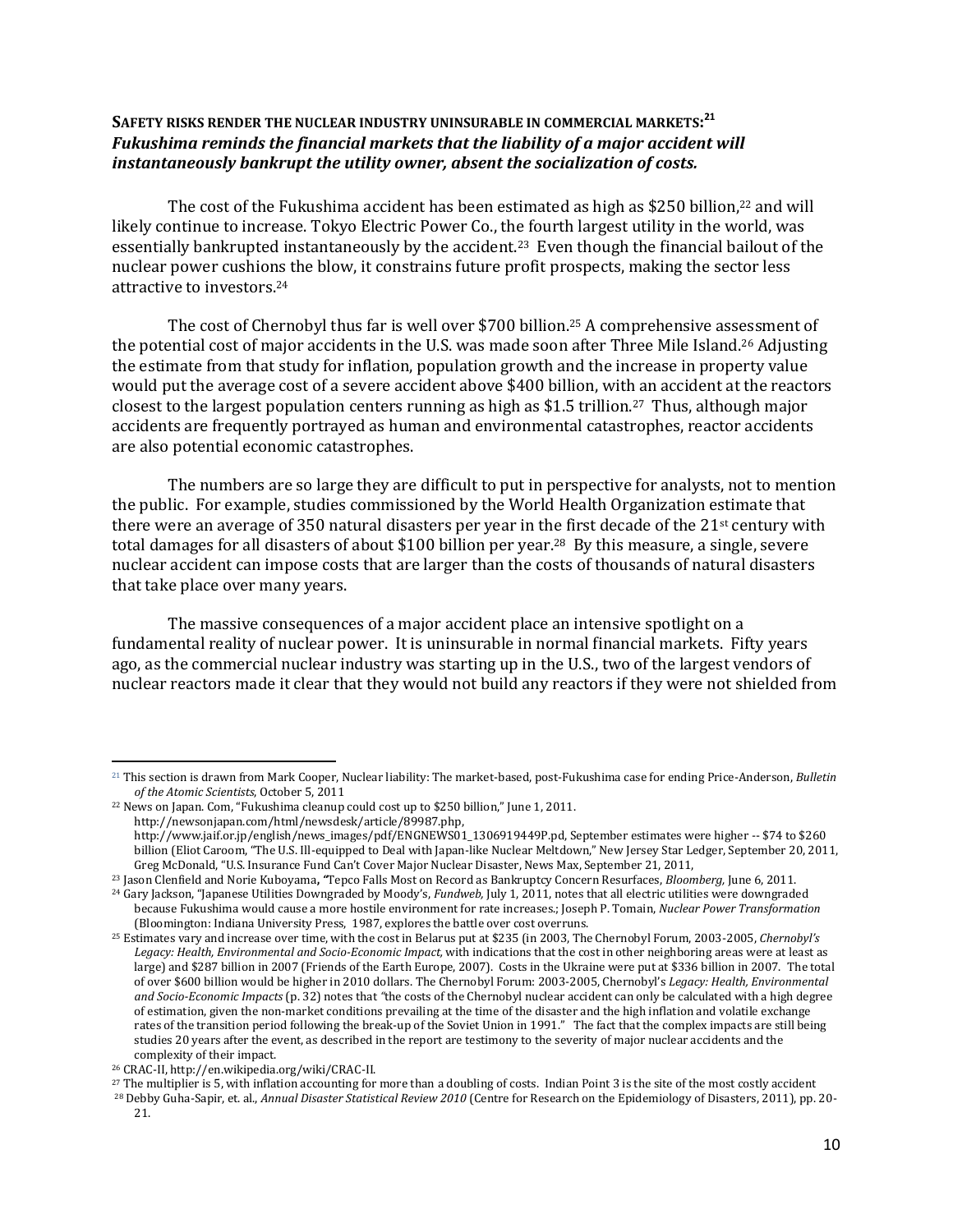the liability of a nuclear accident. General Electric (GE) said it would not proceed "with a cloud of bankruptcy hanging over its head.<sup>29</sup>

Since the risks of nuclear reactors appeared to be uninsurable in the marketplace, Congress enacted a limit on liability as a form of "infant industry" protection to foster the nascent commercial nuclear industry's growth.<sup>30</sup> Thus, Congress socialized the cost of nuclear accidents with enactment of the Price-Anderson Act. However, the infant never outgrew the need for the subsidy. Recent analyses and the accident at Fukushima support the conclusion that nuclear reactors continue to be virtually uninsurable via the private insurance market. 31

### **ACCIDENTS STIMULATE REVIEWS FAR BEYOND SAFETY.** *Fukushima has triggered broad reviews of energy economics and energy policy.*

The reviews stimulated by accidents are not limited to safety issues. In the wake of Fukushima re-evaluations of energy options and nuclear risks and economics have substantially dimmed the prospects for construction of new nuclear reactors:

- Major policy reviews by governments have led several nations to decide to scale back or abandon their commitments to nuclear power (including important large industrial national like Japan and Germany); <sup>32</sup>
- Financial institutions have conducted extensive reassessments of the economic prospects of nuclear power and concluded that the costs will rise (e.g.-USB);<sup>33</sup>
- Utilities with nuclear plans in several nations have been downgraded by rating agencies;<sup>34</sup> and
- $\bullet$  Several major firms in advanced industrial nations have abandoned the sector<sup>35</sup> or been forced to scale back their activities. 36

As all stakeholders re-examine each aspect of energy policy and regulation, the risks of nuclear reactors increase and the attractiveness of nuclear power compared to other options decreases.37 The arenas for these evaluations are varied, including legislatures, regulatory commissions, and the marketplace. Specifically:

 Policy makers demand an improvement in the quality of regulatory oversight and an increase in the standard of care (regulatory risk), the weighting of societal costs and benefits shifts away from nuclear power toward other alternatives (policy risk), and

 $\overline{a}$ <sup>29</sup> Tomain, 1987, p. 9.

<sup>30</sup> Barry Brownstein "The Price-Anderson Act: Is It Consistent with a Sound Energy Policy?" *Policy Analysis*, no. 36, April 17, 1984 <sup>31</sup> Vericherungsforen Leipzig*, Calculation of a Risk-Adjusted Insurance Premium to Cover the Liability Risks Resulting from the Operation of* 

*Nuclear Plants,* April 1, 2011, Antony Froggatt, *Nuclear Industry Status, Prospects and 3rd Party Liability,* February 15, 2010. <sup>32</sup> Among the major nuclear nations, Germany has decided to eliminate nuclear power and Japan has scaled back its plans for the future,

while shuttering a number of reactors. Italy, Switzerland and Mexico have decided not to pursue new nuclear reactors. <sup>33</sup> Per Lekander, Stephen Oldfield, and Jim von Riesemann, *Can Nuclear Power Survive Fukushima?,* UBS, April 4, 2011.

<sup>34</sup> Germany (Argus, "Rating Agencies Moody;'s downgrades German EnBW," (December 20, 2011); The U.S. (Moody's, *Moody's downgrades the senior unsecured rating of SCANA to Baa3 and the senior unsecured rating of South Carolina Electric and Gas to Baa2 ; Outlooks revised to Stable*, September 15, 2011) and Japan (Gary Jackson, "Japanese Utilities Downgraded by Moody's, *Fundweb,* July 1, 2011, notes that all electric utilities were downgraded but the cause was the Fukushima accident, which would cause a more hostile environment for rate increases.

<sup>35</sup>John Downy, "Impact in Charlotte unclear as Shaw Group Exits Westinghouse," *Charlotte Business Journal,* September 9, 2011; BBC-UK, *Seimens to Quit Nuclear Industry,* September 18, 2011; Sonal Patel, "Siemens Joins Trend to Quit Nuclear," *Power,* November 1, 2011, also identifies Scottish and Southern as contemplating exiting the sector.

<sup>36</sup> Areva's problems have been legion, although press account link the scrapping of some plans at least tangentially to Fukushima (Vaiju Naravane, "As Losses Mount, Areva goes in for huge job cuts," *the Hindu,* December 13, 2011; Martin Lynch, "Areva Halts Nuclear Projects to Reduce Debts, *Industrial Info Resources,* " December 19, 2011,

<sup>37</sup> The risk categories are defined and analyzed in Mark Cooper, *All Risk, No Reward,* Institute for Energy and the Environment, Vermont Law School, November 2009.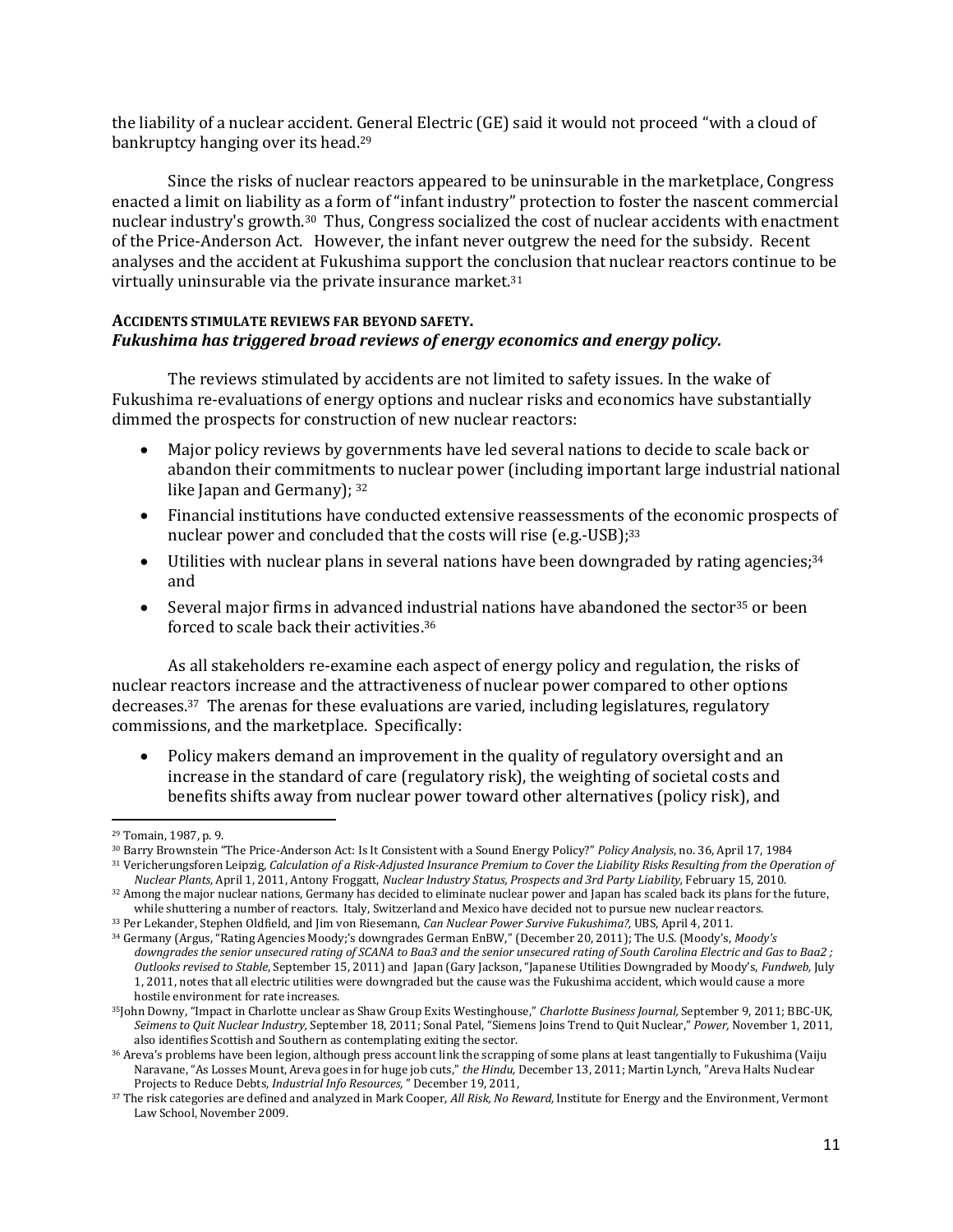commitments of long term resources are slowed because the value of gathering more information has increased (technology and policy risk);

- Safety regulators impose more safety measures, which require more resources to be expended (execution and marketplace risk), particularly for retrofits of existing plants that may be required (policy risk); and
- Financial analysts and firms in the industry conclude that the cost of nuclear reactors will increase to meet the demands of safety (marketplace risk), making the construction period longer and the reactors more difficult to complete (execution risk), while the cost of capital increases as reactors will be seen as more risky (financial risk).

Exhibits 3 and 4 presents data on several key aspects of the development of nuclear reactors in the U.S. that highlight the complex relationship between nuclear safety and nuclear economics.

Exhibit 3 shows the annual additions to generating capacity for nuclear and the change of total capacity net of nuclear. In every year of the commercial nuclear era, with a couple of exceptions, the U.S. added more non-nuclear capacity in every year than it added nuclear capacity. Since nuclear historically has been generally a small percentage of the total capacity, one can argue that if it had been economically preferable, more nuclear capacity could have been added.



**EXHIBIT 3: ANNUAL CHANGES IN GENERATING CAPACITY**

#### **Source: U.S. Bureau of the Census,** *Statistical Abstract of the United States (***Winter Peak Capacity) various issues,** *Historical Statistics of the United States, Colonial Times to 1970, (***Installed Generating Capacity)**

This inference is reinforced in Exhibit 4, which shows the cumulative additions of nuclear capacity and the cumulative total of cancelled capacity. By 1979, before TMI, more capacity had been cancelled than completed. There was capacity on the drawing boards that could have backed out non-nuclear capacity, if it had been economic. It was not economic and cancellations continued at a steady pace so that cancellation always exceeded completed reactors. More capacity was cancelled after TMI than was completed after TMI.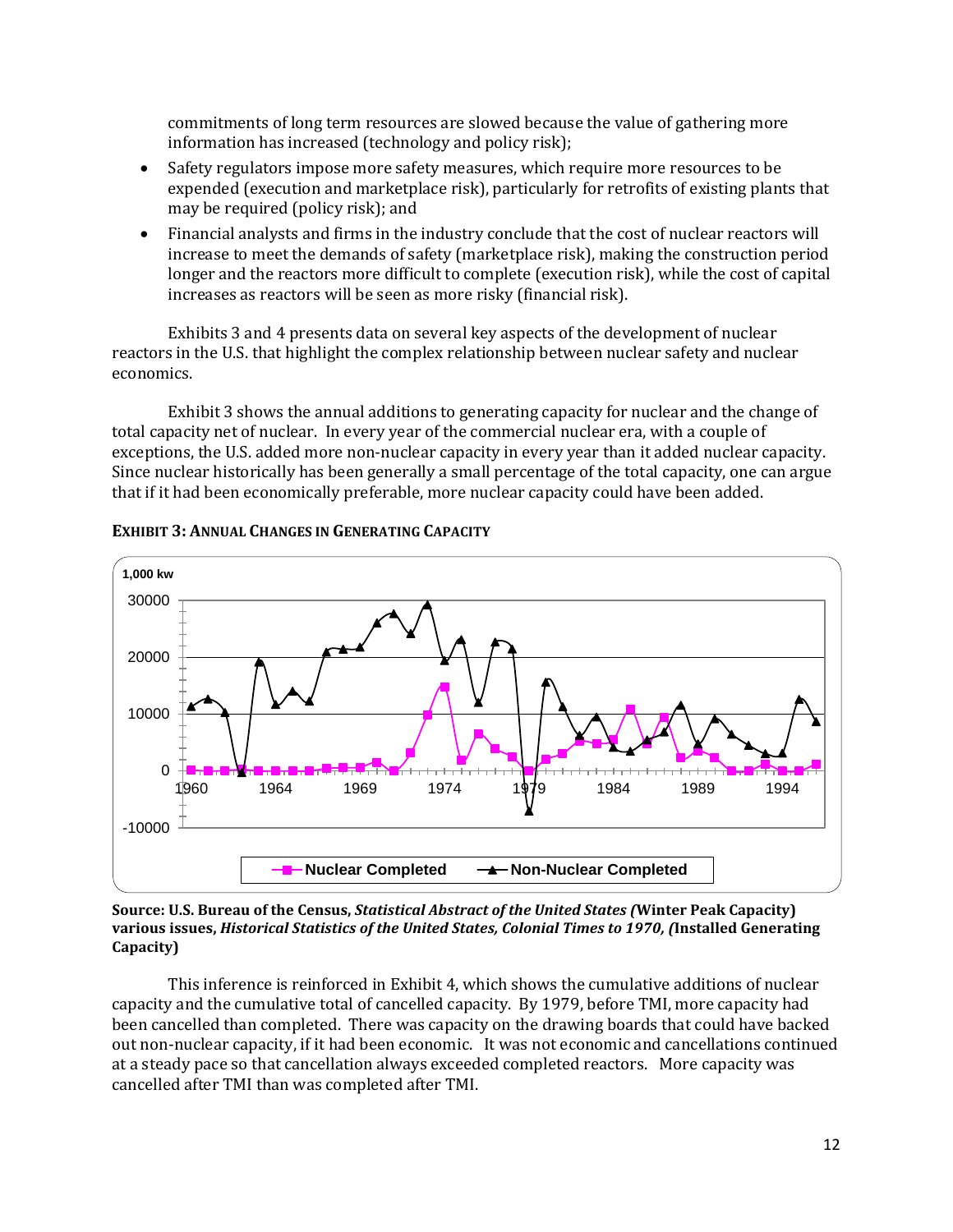The question becomes, what was going on in the early 1970s that took such a big bite out of the nuclear future. The answer is provided by Exhibit 4, represented by the increase number of rules imposed before and the number of fines imposed after TMI. We have already seen that costs were rising prior to the TMI accident. In fact, the NRC had already concluded that a great deal more attention should be paid to safety. Komanoff showed that even with a very small number of small operating reactors in the late-1960s, the Atomic Energy Commission's, Advisory Committee on Reactor Safeguards<sup>38</sup> "concluded that a variety of reactor transients have occurred, a variety of protective features have malfunctioned or been unavailable on occasion, and a variety of defects have been found in operation."



**EXHIBIT 4: CUMULATIVE COMPLETED AND CANCELLED CAPACITY, RULES AND FINES**

**Sources: For completed and cancelled reactors I have updated data sets provide and used by John Koomey and Ken Hultman, "A Reactor Level Analysis of Busbar Costs for US Nuclear Plants, 1970- 2005,"** *Energy Journal,* **2007. "[No, the Three Mile Island Accident in](http://thinkprogress.org/romm/2011/06/25/244122/three-mile-island-accident-nuclear-power/) 1979 Was Not a Major Cause of US [Nuclear Power's Woes,](http://thinkprogress.org/romm/2011/06/25/244122/three-mile-island-accident-nuclear-power/)"** *Climate Progress* **June 25, 2011; Charles Komanoff,** *Power Plant Escalation: Nuclear and Coal Capital Costs, Regulation, and Economics,* **Van Nostrand, 1981, chapter 4.** 

Motivated by this safety concern in the pre-TMI period the NRC was convinced the danger of accidents would grow dramatically as the number and size of the reactors in operation grew and their locations moved closer to population centers. They sought to reduce the risk by increasing required safety measures. The growth of standards and guides was dramatic, from three in 1970 to 143 by 1978, which had a corresponding impact on the cost of reactors.39 Writing in 1981, Komanoff concluded that the poor safety performance of the industry would combine with an across-the board review of safety after TMI that would maintain safety driven cost escalation.<sup>40</sup>

l

<sup>39</sup> Charles Komanoff, Power *Plant Escalation: Nuclear and Coal Capital Costs, Regulation, and Economics,* Van Nostrand, 1981, p. 55.

<sup>38</sup> The Atomic Energy Commission was the NRC's predecessor)]

<sup>40</sup> Adverse operating experience has also given rise to numerous regulatory guides and "unresolved safety issues." Major examples are: the 1975 Browns Ferry fire, which led to costly new rules for fireproof construction and ventilation; reactor control breakdowns in 1978-1980 due to power failures to instruments that have prompted consideration of increased separation of "safety" from "nonsafety" instruments; and the 1979 TMI accident which has sparked an across-the-board review of fundamental regulatory premises. (Komanoff, 1981: 27).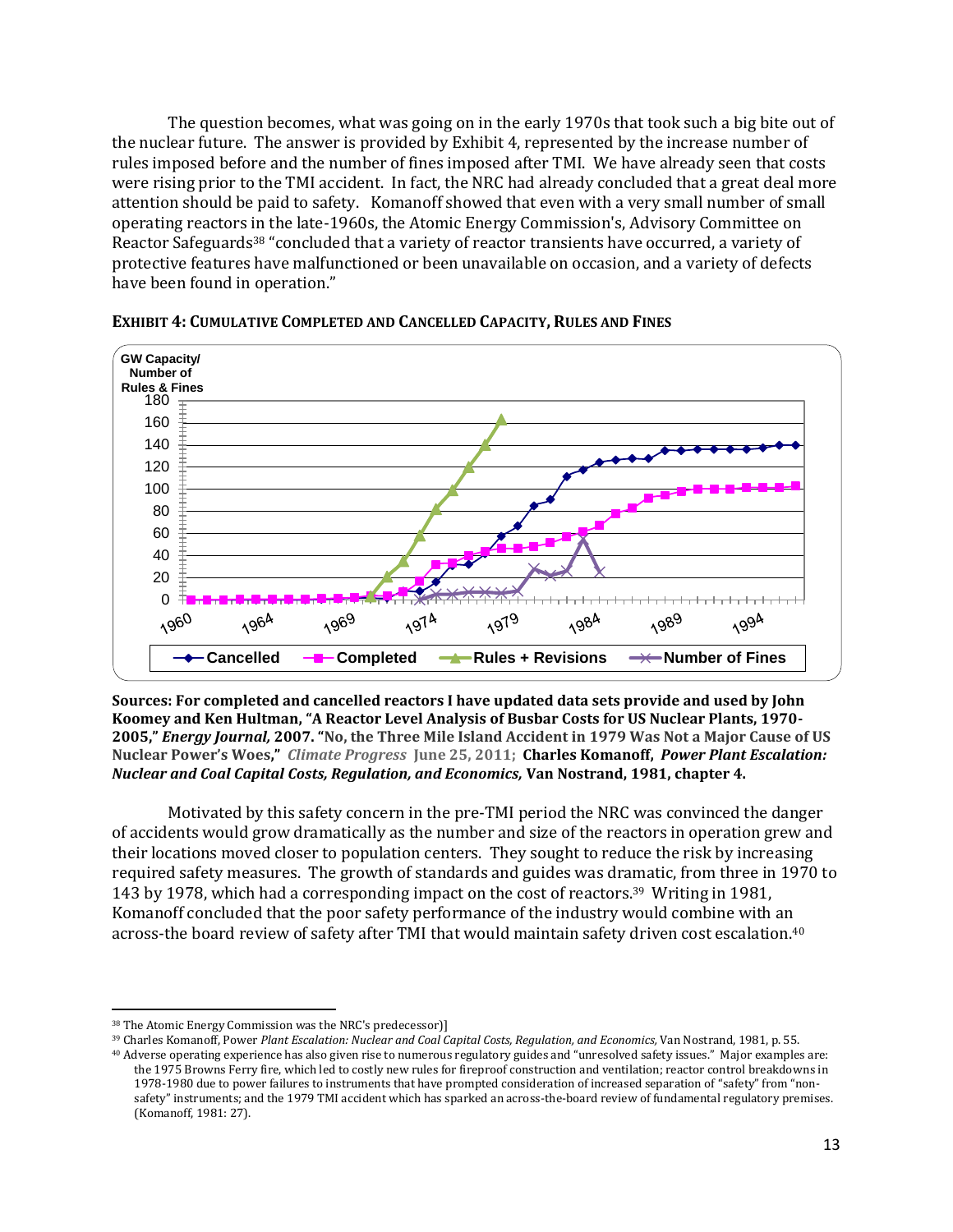Tomain argues that the increase in fines after TMI reflected a determination by the NRC that it had to make sure that its safety regulation had teeth.<sup>41</sup>

Thus, the story of the nuclear industry in the 1980s was equal parts cost escalation and reactor cancellations and the underlying theme was a need for greater attention to safety. This is a likely outcome in the contemporary, post-Fukushima environment, except that the "nuclear renaissance" had not generated many actual orders for new reactors, so there was no need to cancel orders and have abandonment proceedings. Even before Fukushima, the "nuclear renaissance" had already proven to be more of a rapidly deflating bubble than a renaissance. Fukushima will make it even more difficult to inflate.

## **THE "NUCLEAR RENAISSANCE" HAD FIZZLED BEFORE FUKUSHIMA BECAUSE OF HIGH COSTS** *Fukushima will add risk and cost to make nuclear power even less attractive.*

The increase in risk associated with the post-accident reviews and the history of cost escalation, before and after accidents will make investors and governments look less favorably on nuclear power. This inclination is compounded by the fact that the cost of new nuclear reactors was highly uncertain before Fukushima (as shown in Exhibit 5). Since the first estimates were put forward by nuclear "Enthusiasts" in an effort to create the impression of a "nuclear renaissance," cost estimates have increased dramatically and the numbers that were originally hyped to kick off the "renaissance" proved to be far too low. Although the Enthusiasts have since raised their cost projections somewhat, Wall Street analysts still use construction cost projections that are at least 50 percent higher.





**Source: The database was described in detail in Mark Cooper,** *The Economics of Nuclear Reactors: Renaissance or Relapse* **(Institute for Energy and the Environment, June 2009). It is continuously updated and the most recent data is presented above.**

l

<sup>41</sup> Tomain, 1987, pp. 129-130.